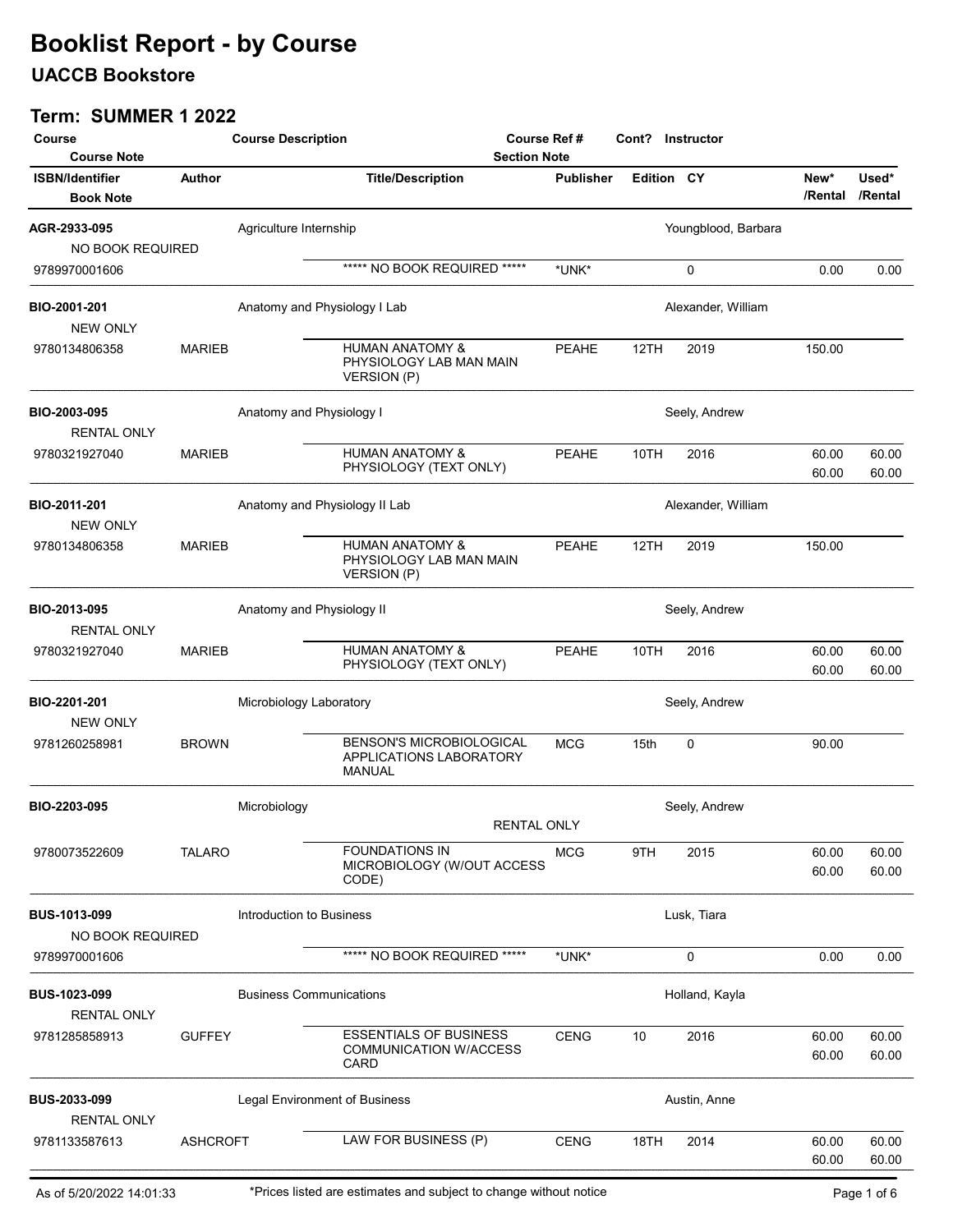## UACCB Bookstore

| Course                                     |                 | <b>Course Description</b>    |                                                                             | Course Ref #<br><b>Section Note</b> |                  |                   | Cont? Instructor       |                |                |
|--------------------------------------------|-----------------|------------------------------|-----------------------------------------------------------------------------|-------------------------------------|------------------|-------------------|------------------------|----------------|----------------|
| <b>Course Note</b>                         | <b>Author</b>   |                              |                                                                             |                                     | <b>Publisher</b> | <b>Edition CY</b> |                        | New*           | Used*          |
| <b>ISBN/Identifier</b><br><b>Book Note</b> |                 |                              | <b>Title/Description</b>                                                    |                                     |                  |                   |                        | /Rental        | /Rental        |
| <b>BUS-2653-095</b>                        |                 | Internship                   |                                                                             |                                     |                  |                   | Youngblood, Barbara    |                |                |
| NO BOOK REQUIRED                           |                 |                              |                                                                             |                                     |                  |                   |                        |                |                |
| 9789970001606                              |                 |                              | ***** NO BOOK REQUIRED *****                                                |                                     | *UNK*            |                   | 0                      | 0.00           | 0.00           |
| <b>CIS-1003-095</b><br>NO BOOK REQUIRED    |                 | Introduction to Computers    |                                                                             |                                     |                  |                   | Stewart, Blayne        |                |                |
| 9789970001606                              |                 |                              | ***** NO BOOK REQUIRED *****                                                |                                     | *UNK*            |                   | 0                      | 0.00           | 0.00           |
| CIS-1053-095<br><b>RENTAL ONLY</b>         |                 |                              | <b>Computer Software Applications</b>                                       |                                     |                  |                   | Stewart, Blayne        |                |                |
| 9780357026434                              | FREUND/MONK     |                              | SHELLY CASHMAN SERIES<br>MICROSOFT OFFICE 365 &<br>OFFICE 2019 INTRODUCTORY |                                     | <b>CENG</b>      | 1ST               | 2019                   | 60.00<br>60.00 | 60.00<br>60.00 |
| COS-1306-201<br><b>NEW ONLY</b>            |                 | Cosmetology III              |                                                                             |                                     |                  |                   | Baker, Stephanie       |                |                |
| 9781285769417                              | MILADY          |                              | MILADY STANDARD<br>COSMETOLOGY 2016 (W/OUT<br>ACCESS)                       |                                     | <b>CENG</b>      |                   | 2016                   | 148.00         |                |
| <b>COS-1306-202</b><br><b>NEW ONLY</b>     |                 | Cosmetology III              |                                                                             |                                     |                  |                   | Baker, Stephanie       |                |                |
| 9781285769417                              | <b>MILADY</b>   |                              | MILADY STANDARD<br>COSMETOLOGY 2016 (W/OUT<br>ACCESS)                       |                                     | <b>CENG</b>      |                   | 2016                   | 148.00         |                |
| COS-1306-203<br><b>NEW ONLY</b>            |                 | Cosmetology III              |                                                                             |                                     |                  |                   | Baker, Stephanie       |                |                |
| 9781285769417                              | <b>MILADY</b>   |                              | <b>MILADY STANDARD</b><br>COSMETOLOGY 2016 (W/OUT<br>ACCESS)                |                                     | <b>CENG</b>      |                   | 2016                   | 148.00         |                |
| ECE-2943-101<br><b>RENTAL ONLY</b>         |                 |                              | Math/Sci. for Early Childhood                                               |                                     |                  |                   | Shaw, Mindy            |                |                |
| 9781111833398                              |                 | CHARLESWORTH                 | MATH & SCIENCE FOR YOUNG<br>CHILDREN (P)                                    |                                     | <b>ITP</b>       | 7TH               | 2013                   | 60.00<br>60.00 | 60.00<br>60.00 |
| ECE-2973-095<br><b>RENTAL ONLY</b>         |                 | <b>Special Needs</b>         |                                                                             |                                     |                  |                   | Shaw, Mindy            |                |                |
| 9781111837150                              | <b>DEINER</b>   |                              | INCLUSIVE EARLY CHILDHOOD<br>EDUCATION (P)                                  |                                     | <b>ITP</b>       | 6TH               | 2013                   | 60.00<br>60.00 | 60.00<br>60.00 |
| EMT-2208-201<br><b>CONTINUATION COURSE</b> |                 | Paramedic III                |                                                                             |                                     |                  |                   | CONT Davidek, Jennifer |                |                |
|                                            |                 |                              | ***No information regarding course<br>materials is available.***            |                                     |                  |                   | 0                      |                |                |
| ENG-1103-099                               |                 | <b>English Composition I</b> |                                                                             | <b>NEW ONLY</b>                     |                  |                   | NULL, NULL             |                |                |
| 9781319102715                              | <b>LUNSFORD</b> |                              | THE EVERYDAY WRITER WITH<br><b>EXERCISES</b>                                |                                     | <b>MPS</b>       | 7TH               | 0                      | 99.50          |                |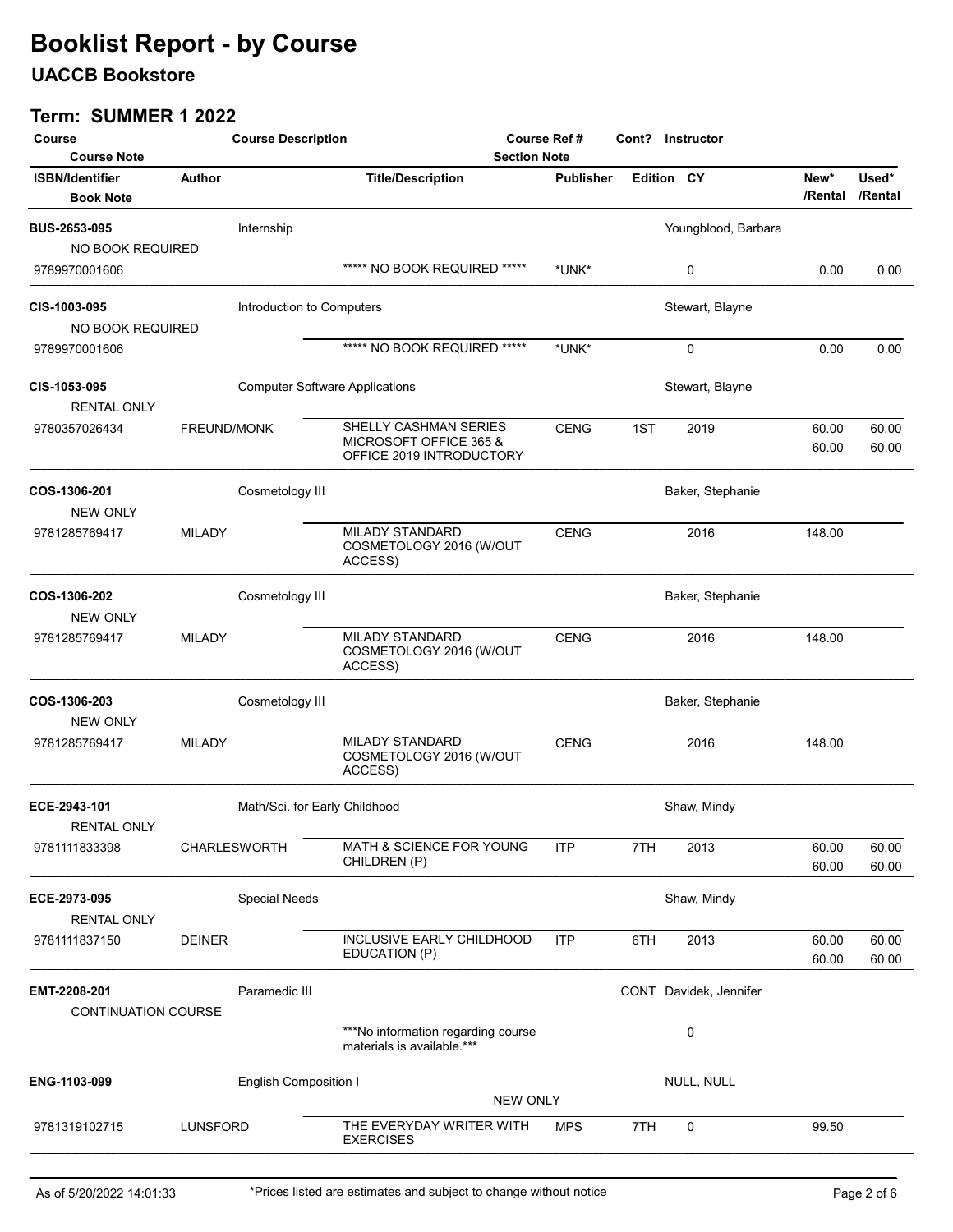## UACCB Bookstore

| Course<br><b>Course Note</b>               | <b>Course Description</b>    |                                                                      | <b>Course Ref#</b><br><b>Section Note</b> |                   |                      | Cont? Instructor |                  |  |  |
|--------------------------------------------|------------------------------|----------------------------------------------------------------------|-------------------------------------------|-------------------|----------------------|------------------|------------------|--|--|
| <b>ISBN/Identifier</b><br><b>Book Note</b> | <b>Author</b>                | <b>Title/Description</b>                                             | <b>Publisher</b>                          | <b>Edition CY</b> |                      | New*<br>/Rental  | Used*<br>/Rental |  |  |
| ENG-1203-099                               | English Comp. II             |                                                                      |                                           |                   | Bryant, Robin        |                  |                  |  |  |
|                                            |                              | <b>RENTAL ONLY</b>                                                   |                                           |                   |                      |                  |                  |  |  |
| 9780205000364                              | <b>ROBERTS</b>               | LITERATURE (W/OUT<br>MYLITERATURELAB ACCESS<br>CODE)                 | <b>PEAHE</b>                              | 10TH              | 2011                 | 60.00<br>60.00   | 60.00<br>60.00   |  |  |
| ENG-2113-099<br>RENTAL ONLY                | World Literature I           |                                                                      |                                           |                   | Strickland, Angela   |                  |                  |  |  |
| 9780393933659                              | <b>PUCHNER</b>               | NORTON ANTHOLOGY OF<br>WORLD LIT (SET:VA/VB/VC) (P)                  | <b>NORT</b>                               | 3RD               | 2012                 | 60.00<br>60.00   | 60.00<br>60.00   |  |  |
| ENG-2213-099<br><b>RENTAL ONLY</b>         | World Literature II          |                                                                      |                                           |                   | Dykes, Ashli         |                  |                  |  |  |
| 9780393933666                              | <b>PUCHNER</b>               | NORTON ANTHOLOGY OF<br>WORLD LIT (SET:VD/VE/VF) (P)                  | <b>NORT</b>                               | 3RD               | 2012                 | 60.00<br>60.00   | 60.00<br>60.00   |  |  |
| FAM-2003-099<br><b>RENTAL ONLY</b>         | Music                        |                                                                      |                                           |                   | Bennett, Steven      |                  |                  |  |  |
| 9780077837310                              | <b>KAMIEN</b>                | MUSIC: BRIEF (W/OUT CONNECT MCG<br>PLUS ACCESS CARD) (P)             |                                           | 8TH               | 2015                 | 60.00<br>60.00   | 60.00<br>60.00   |  |  |
| FAV-2023-099<br><b>RENTAL ONLY</b>         | <b>Visual Art</b>            |                                                                      |                                           |                   | Byars, Carey         |                  |                  |  |  |
| 9780205887576                              | <b>SAYRE</b>                 | WORLD OF ART (TEXT ONLY) (P)                                         | <b>PEAHE</b>                              | 7TH               | 2013                 | 60.00<br>60.00   | 60.00<br>60.00   |  |  |
| HIS-1013-099<br><b>RENTAL ONLY</b>         | <b>World Civilization I</b>  |                                                                      |                                           |                   | Patterson, Gabrielle |                  |                  |  |  |
| 9780205996070                              | <b>SPODEK</b>                | WORLD'S HISTORY VOL ONE                                              | <b>PEAHE</b>                              | 5                 | 2015                 | 60.00<br>60.00   | 60.00<br>60.00   |  |  |
| HIS-1023-099<br><b>RENTAL ONLY</b>         | <b>World Civilization II</b> |                                                                      |                                           |                   | Wood, William        |                  |                  |  |  |
| 9781133934776                              | <b>DUIKER</b>                | <b>ESSEN WORLD HISTORY</b><br>(V2)(TEXT ONLY) (V2) (P)               | <b>CENG</b>                               | 7TH               | 2014                 | 60.00<br>60.00   | 60.00<br>60.00   |  |  |
| HIS-2003-099<br><b>RENTAL ONLY</b>         | United States History I      |                                                                      |                                           |                   | Wood, William        |                  |                  |  |  |
| 9780205790791                              | <b>UNGER</b>                 | THESE UNITED STATES:<br>CONCISE (V1) (P)                             | PEAHE                                     | 4TH               | 2011                 | 60.00<br>60.00   | 60.00<br>60.00   |  |  |
| HIS-2013-099<br><b>RENTAL ONLY</b>         | United States History II     |                                                                      |                                           |                   | Williams, Daniel     |                  |                  |  |  |
| 9780077379490                              | <b>BRINKLEY</b>              | AMERICAN HISTORY (V2) (W/OUT MCG<br>CONNECT PLUS ACCESS CARD)<br>(P) |                                           | 14TH              | 2012                 | 60.00<br>60.00   | 60.00<br>60.00   |  |  |
| HIS-2053-099<br><b>RENTAL ONLY</b>         | Arkansas History             |                                                                      |                                           |                   | Bagley, Andrew       |                  |                  |  |  |
| 9781557289933                              | <b>WHAYNE</b>                | <b>ARKANSAS</b>                                                      | <b>ARSAS</b>                              |                   | 2013                 | 60.00<br>60.00   | 60.00<br>60.00   |  |  |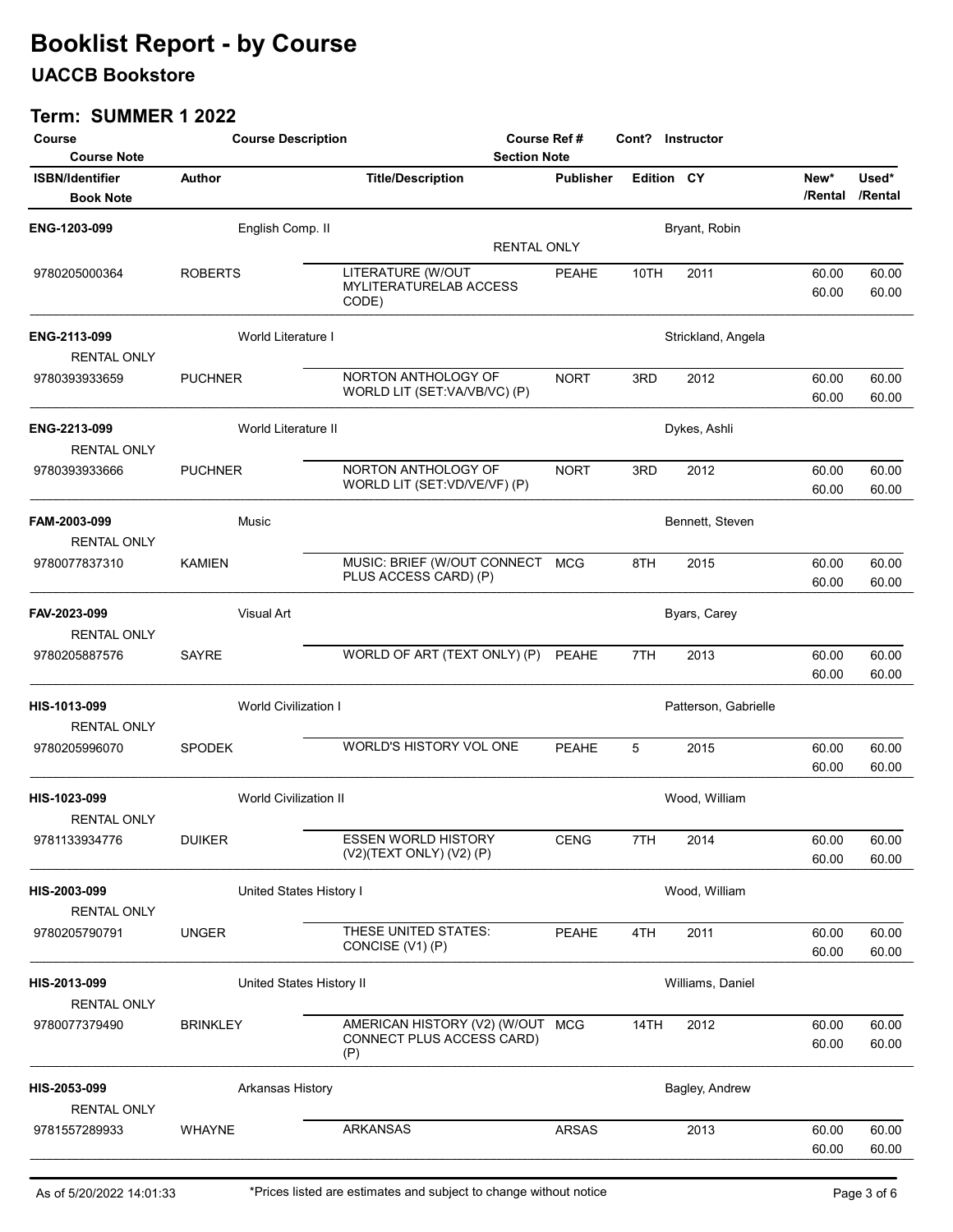## UACCB Bookstore

| Course                                     |                 | <b>Course Description</b>     |                                                                  | <b>Course Ref#</b> |      | Cont? Instructor      |                 |                  |
|--------------------------------------------|-----------------|-------------------------------|------------------------------------------------------------------|--------------------|------|-----------------------|-----------------|------------------|
| <b>Course Note</b>                         |                 |                               | <b>Section Note</b>                                              |                    |      |                       |                 |                  |
| <b>ISBN/Identifier</b><br><b>Book Note</b> | Author          |                               | <b>Title/Description</b>                                         | <b>Publisher</b>   |      | <b>Edition CY</b>     | New*<br>/Rental | Used*<br>/Rental |
| MTH-1023-099                               |                 | College Algebra               |                                                                  |                    |      | Muse, Andrew          |                 |                  |
|                                            |                 |                               |                                                                  | NO BOOK REQUIRED   |      |                       |                 |                  |
| 9789970001606                              |                 |                               | ***** NO BOOK REQUIRED *****                                     | *UNK*              |      | $\Omega$              | 0.00            | 0.00             |
| MTH-2024-201                               |                 | Calculus III                  |                                                                  |                    |      | Muse, Andrew          |                 |                  |
| <b>RENTAL ONLY</b>                         |                 |                               |                                                                  |                    |      |                       |                 |                  |
| 9780538497909                              | <b>STEWART</b>  |                               | CALCULUS: EARLY TRANS (W/O<br>SSM)                               | <b>CENG</b>        | 7TH  | 2012                  | 80.00<br>80.00  | 80.00<br>80.00   |
| NAH-1507-201                               |                 | Health Skills I               |                                                                  |                    |      | Smith, Dawn           |                 |                  |
| NEW ONLY / TEXT & WORKBOOK PKG             |                 |                               |                                                                  |                    |      |                       |                 |                  |
| 9780323608909                              | SORRENTINO      |                               | MOSBY'S ESSENTIALS FOR<br><b>NURSING</b><br>ASSISTANTS/WORKBOOK  | <b>ELSHE</b>       | 6TH  | $\mathbf 0$           | 95.00           |                  |
| NRN-2303-095<br><b>CONTINUATION COURSE</b> |                 | Nursing Theory III            |                                                                  |                    |      | CONT Bullard, Amy     |                 |                  |
|                                            |                 |                               | ***No information regarding course<br>materials is available.*** |                    |      | $\mathbf 0$           |                 |                  |
| NRN-2303-201<br><b>CONTINUATION COURSE</b> |                 | Nursing Theory III            |                                                                  |                    |      | CONT Nicholson, Teri  |                 |                  |
|                                            |                 |                               | ***No information regarding course<br>materials is available.*** |                    |      | $\mathbf 0$           |                 |                  |
| NRN-2313-095<br><b>CONTINUATION COURSE</b> |                 | Nursing Practicum III         |                                                                  |                    |      | CONT Bishop, Michelle |                 |                  |
|                                            |                 |                               | ***No information regarding course<br>materials is available.*** |                    |      | $\mathbf 0$           |                 |                  |
| NRN-2313-201<br><b>CONTINUATION COURSE</b> |                 | <b>Nursing Practicum III</b>  |                                                                  |                    |      | CONT Nicholson, Teri  |                 |                  |
|                                            |                 |                               | ***No information regarding course<br>materials is available.*** |                    |      | 0                     |                 |                  |
| OFA-1053-099<br><b>RENTAL ONLY</b>         |                 | <b>Medical Terminology</b>    |                                                                  |                    |      | Smith, Dawn           |                 |                  |
| 9780134701202                              | <b>FREMGEN</b>  |                               | MEDICAL TERMINOLOGY (P)                                          | PEAHE              | 7TH  | 2019                  | 60.00<br>60.00  | 60.00<br>60.00   |
| PED-1013-099<br><b>RENTAL ONLY</b>         |                 | Personal and Community Health |                                                                  |                    |      | Howe, Caitlin         |                 |                  |
| 9780073529738                              | <b>HAHN</b>     |                               | FOCUS ON HEALTH LOOSE LEAF                                       | <b>MCG</b>         | 11TH | 2013                  | 60.00<br>60.00  | 60.00<br>60.00   |
| PHI-1003-099<br><b>RENTAL ONLY</b>         |                 | Introduction to Philosophy    |                                                                  |                    |      | Meinzer, Alan         |                 |                  |
| 9780195155006                              | <b>BARCALOW</b> |                               | OPEN QUESTIONS (P)                                               | <b>OUP</b>         | 3RD  | 2001                  | 60.00<br>60.00  | 60.00<br>60.00   |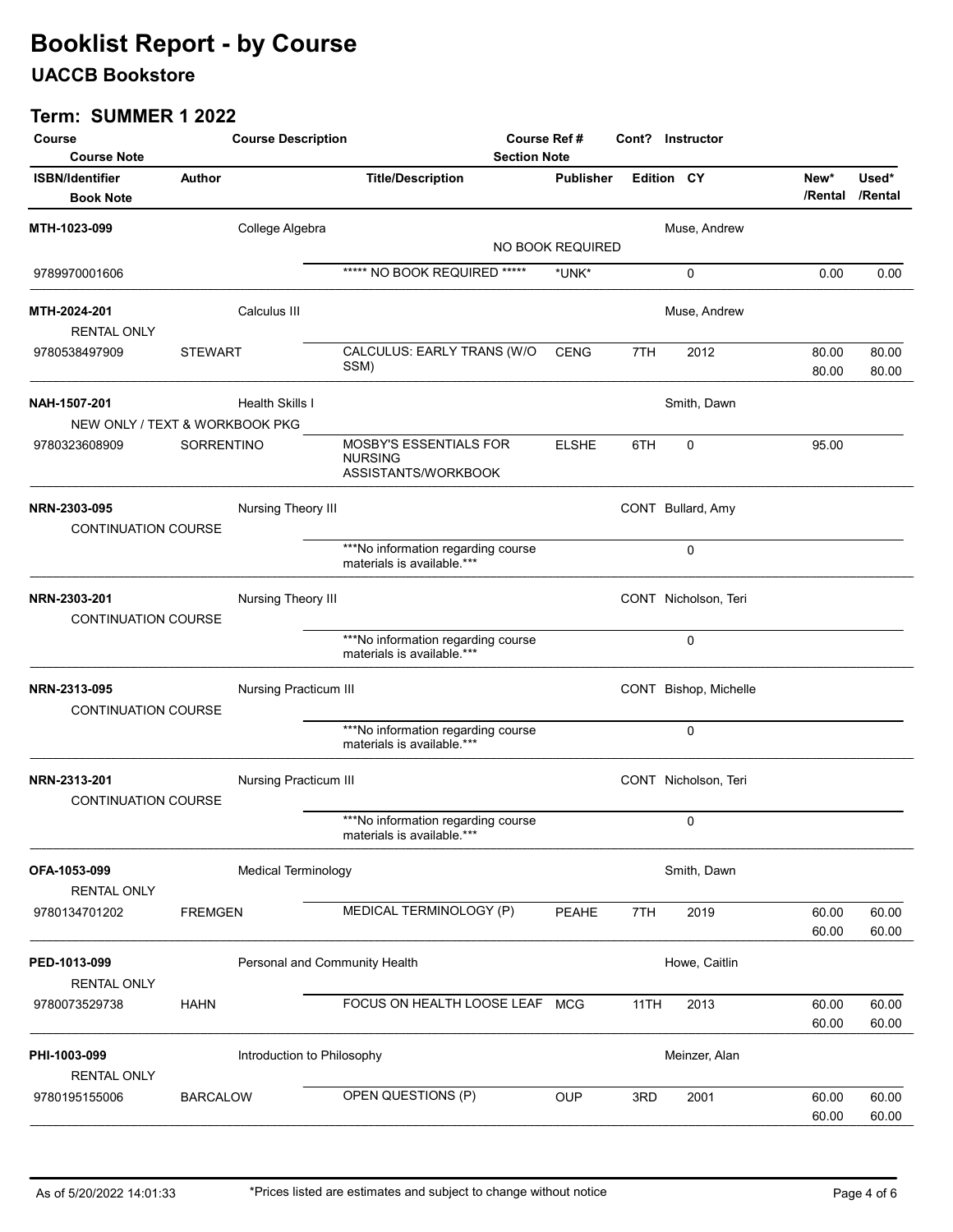## UACCB Bookstore

| Course<br><b>Course Note</b>               |                   | <b>Course Description</b>       |                                                                  | Course Ref #<br><b>Section Note</b> |      | Cont? Instructor       |                |                          |
|--------------------------------------------|-------------------|---------------------------------|------------------------------------------------------------------|-------------------------------------|------|------------------------|----------------|--------------------------|
| <b>ISBN/Identifier</b><br><b>Book Note</b> | Author            |                                 | <b>Title/Description</b>                                         | <b>Publisher</b>                    |      | Edition CY             | New*           | Used*<br>/Rental /Rental |
| PNG-1302-201<br>CONTINUATION COURSE        |                   | PN Practicum III                |                                                                  |                                     |      | CONT Cannon, Amanda    |                |                          |
|                                            |                   |                                 | ***No information regarding course<br>materials is available.*** |                                     |      | 0                      |                |                          |
| PNG-1304-201<br><b>CONTINUATION COURSE</b> |                   | PN Theory III                   |                                                                  |                                     |      | CONT Candler, Marietta |                |                          |
|                                            |                   |                                 | ***No information regarding course<br>materials is available.*** |                                     |      | $\mathbf 0$            |                |                          |
| POS-2103-099<br><b>RENTAL ONLY</b>         |                   | <b>United States Government</b> |                                                                  |                                     |      | Shupe, Staci           |                |                          |
| 9780134018928                              | <b>DYE</b>        |                                 | POLITICS IN AMERICA 2014 (REV) PEAHE<br>(P)                      |                                     | 10TH | $\mathbf 0$            | 60.00<br>60.00 | 60.00<br>60.00           |
| PSY-1003-099                               |                   | General Psychology              |                                                                  | <b>RENTAL ONLY</b>                  |      | McKinney, Cathy        |                |                          |
| 9781111835491                              | <b>NEVID</b>      |                                 | PSYCHOLOGY: CONCEPTS &<br><b>APPLICATIONS</b>                    | <b>CENG</b>                         | 4TH  | 2013                   | 60.00<br>60.00 | 60.00<br>60.00           |
| PSY-2013-099                               |                   | Dev Psychology                  |                                                                  | <b>RENTAL ONLY</b>                  |      | McKinney, Cathy        |                |                          |
| 9780077861933                              | <b>SANTROCK</b>   |                                 | <b>ESSEN OF LIFE-SPAN</b><br>DEVELOPMENT (P)                     | <b>MCG</b>                          | 4TH  | 2014                   | 60.00<br>60.00 | 60.00<br>60.00           |
| PSY-2023-095                               |                   | Abnormal Psychology             |                                                                  |                                     |      | NULL, NULL             |                |                          |
| 9781305950443                              | <b>BARLOW</b>     |                                 | ABNORMAL PSYCHOLOGY                                              | <b>CENG</b>                         | 8    | 2018                   | 30.00<br>30.00 | 30.00<br>30.00           |
| 9780716772736                              | <b>GORENSTEIN</b> |                                 | CASE STUDIES IN ABNORMAL<br>PSYCHOLOGY (P)                       | <b>MPS</b>                          | 2ND  | 2015                   | 30.00<br>30.00 | 30.00<br>30.00           |
| SOC-2003-099<br><b>RENTAL ONLY</b>         |                   | Principles of Sociology         |                                                                  |                                     |      | Frye-Kelley, Heather   |                |                          |
| 9780133803549                              | <b>HENSLIN</b>    |                                 | ESSEN OF SOCIOLOGY (W/OUT<br>MYSOCLAB ACCESS CODE) (P)           | PEAHE                               | 11TH | 2015                   | 60.00<br>60.00 | 60.00<br>60.00           |
| SOC-2013-095<br><b>RENTAL ONLY</b>         |                   | Social Problems                 |                                                                  |                                     |      | Youngblood, Barbara    |                |                          |
| 013390959X                                 | <b>MACIONIS</b>   |                                 | SOCIAL PROBLEMS                                                  | PEAHE                               | 6    | 2015                   | 60.00<br>60.00 | 60.00<br>60.00           |